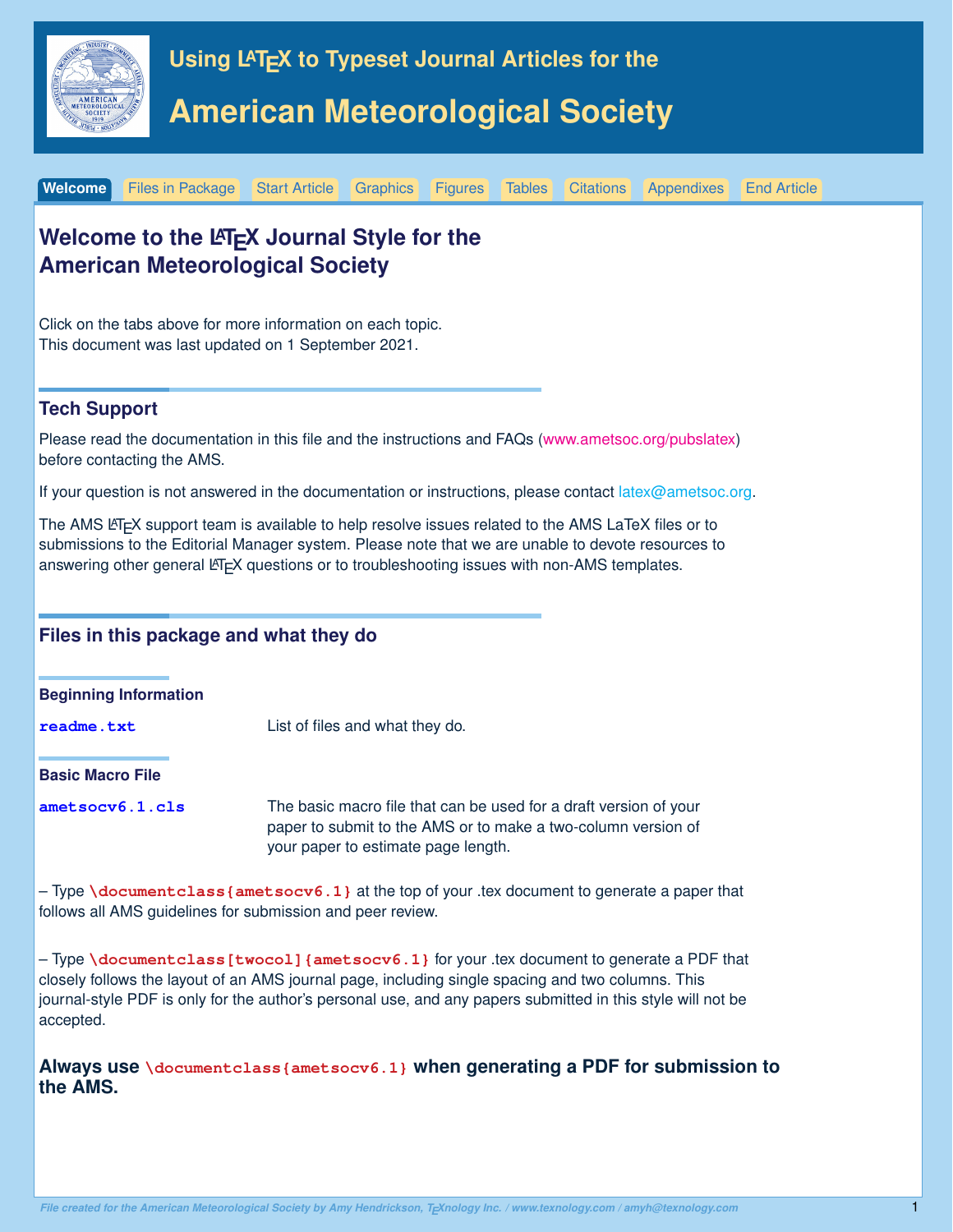<span id="page-1-0"></span>

#### **Documentation**

**amsdocsv6.1.pdf** This file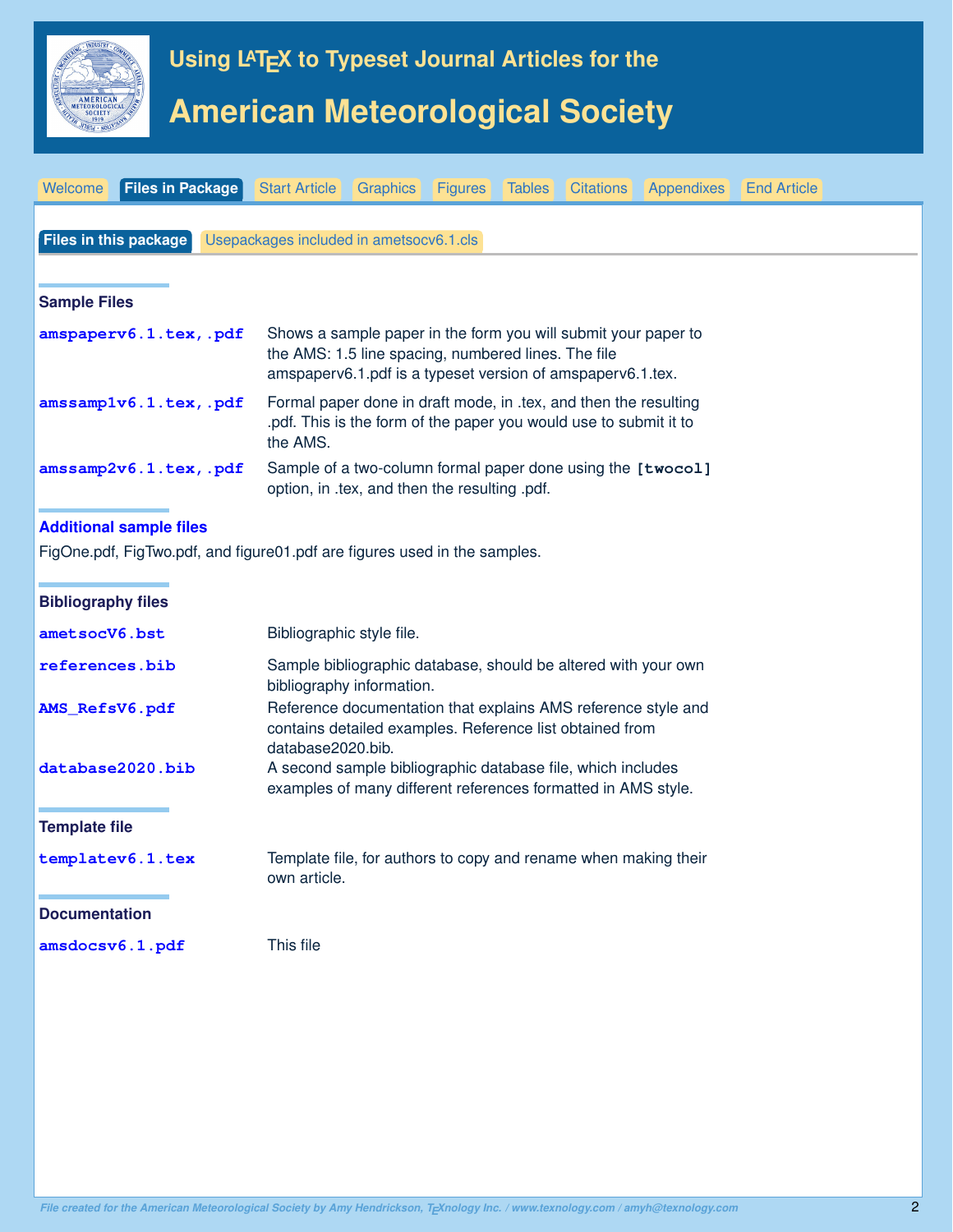<span id="page-2-0"></span>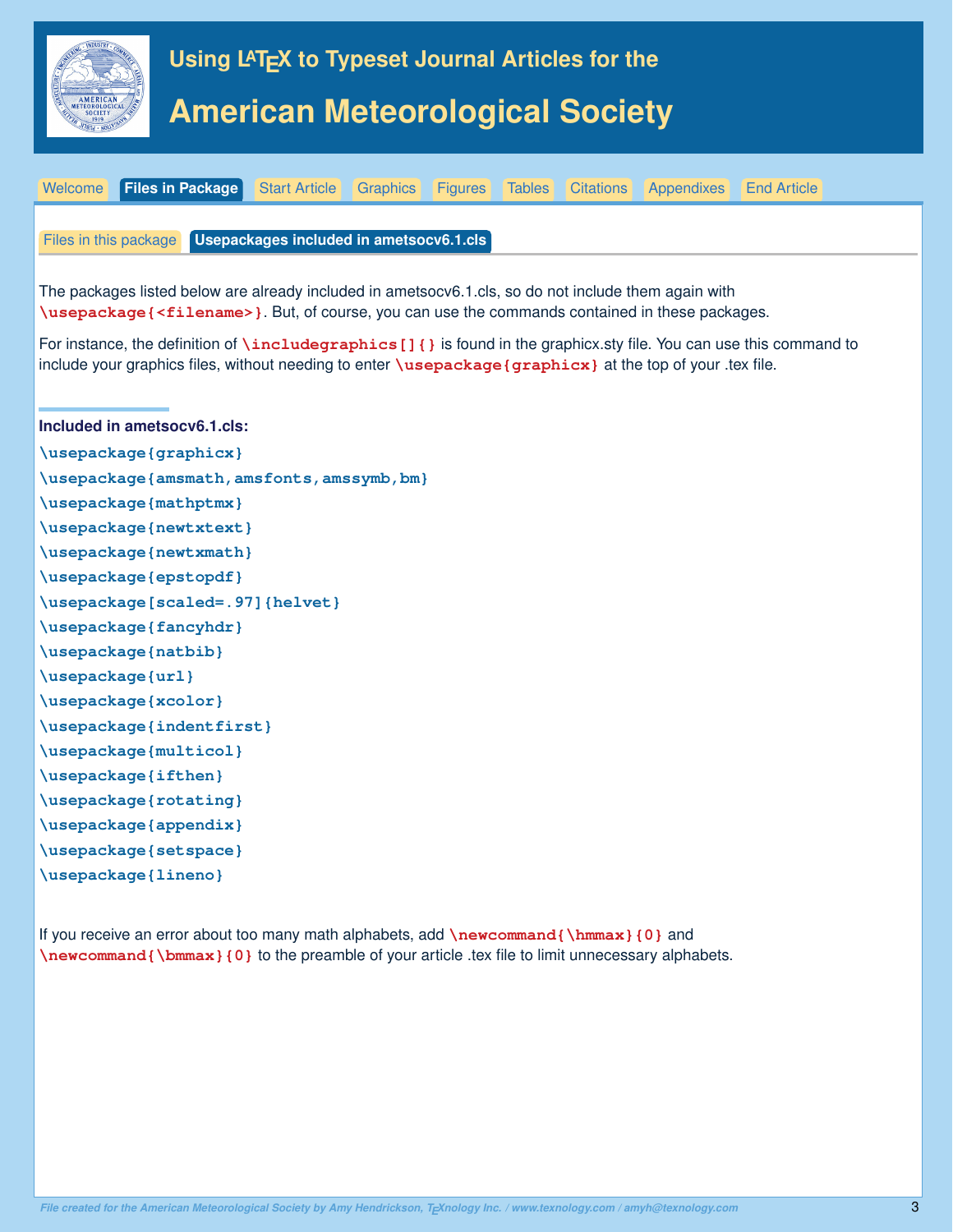<span id="page-3-0"></span>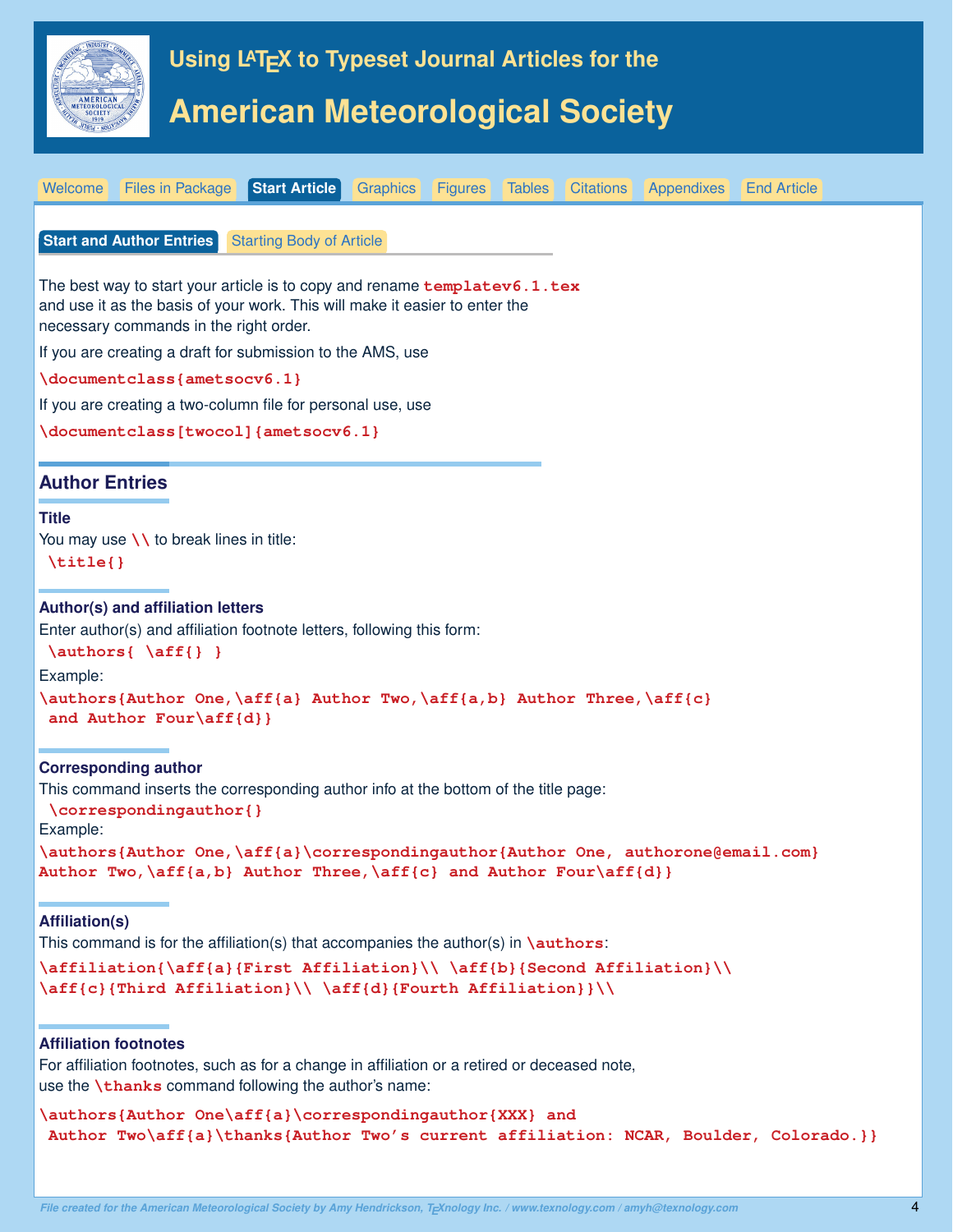<span id="page-4-0"></span>



If you are including an optional significance statement for a journal article or a required capsule summary for BAMS (see [www.ametsoc.org/ams/index.cfm/publications/authors/journal-and-bams-authors/formatting-and-manuscript-components](#page-0-1) for details), please apply the necessary command as shown below:

#### **\statement**

Significance statement here (120 words maximum).

#### **\capsule**

Capsule summary here (20–30 words maximum).

# **Formatting text and sections**

The main body of the paper should be divided into sections using \section**{}**, each with a separate heading and consecutive numbering. Note that single secondary, tertiary, and quaternary sections remain unnumbered.

### **Secondary headings**

Secondary headings labeled with letters are formatted using the \subsection∗**{}** for a single subsection within a section or \subsection**{}** for multiple subsections within one section.

### **Tertiary headings**

Tertiary headings are formatted using the \subsubsection∗**{}** for a single subsubsection within a subsection or \subsubsection**{}** for multiple subsubsections within a subsection.

#### **Quaternary headings**

Quaternary headings are formatted using the \paragraph∗**{}** for a single paragraph within a subsubsection or \paragraph**{}** for multiple paragraphs within a subsection.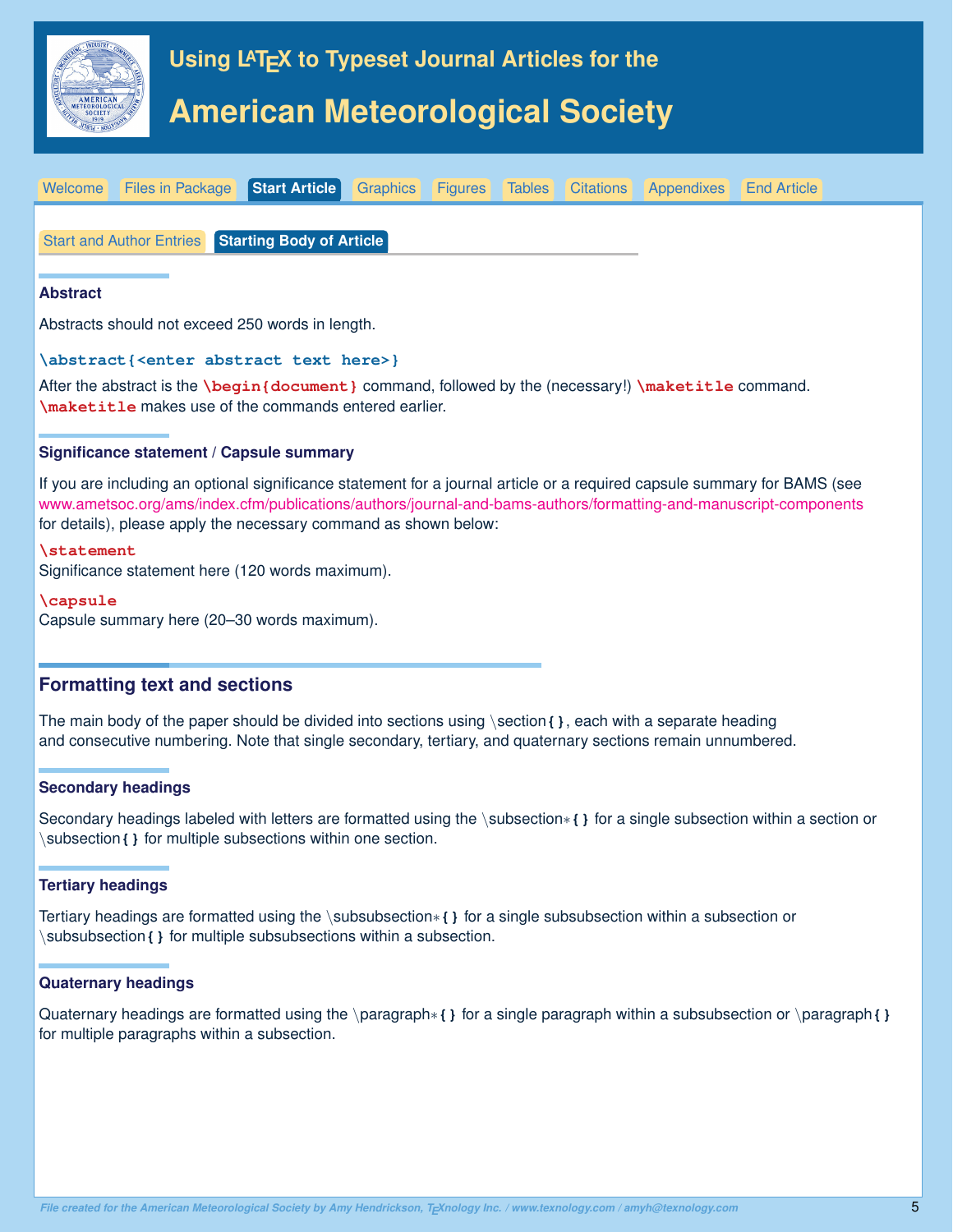<span id="page-5-0"></span>

**Graphics Files**

Insert graphics file with the command

**\includegraphics[width=<dimen>]{illustration}**

Generally, you should supply EITHER height or width (the other dimension will accomodate), and your aspect ratio will be correct. (The aspect ratio describes the proportional relationship between the width of an image and its height.)

[Welcome](#page-0-0) [Files in Package](#page-1-0) [Start Article](#page-3-0) **[Graphics](#page-5-0)** [Figures](#page-6-0) [Tables](#page-7-0) [Citations](#page-9-0) [Appendixes](#page-10-0) [End Article](#page-11-0)

The only exception is if you use .tif files, which need BOTH width and height declared. **\includegraphics[height=2.25in, width=3in]{illustration.tif}**

**Sample figure**

# **\begin{figure}[t] \noindent\includegraphics[width=19pc]{figure01.pdf}\\ \caption{Enter the caption for your figure here. Repeat as necessary for each of your figures. Figure from \citet{Knutti2008}.}\label{f1} \end{figure}**

A sample figure and caption is shown above. **Standard figure sizes are 19 (one column), 27, 33, and 39 (two columns) picas.**

### **Use the right file name extension**

You must use the correct extension depending on which program you use to turn your .dvi file to .pdf.

- If you are using pdflatex, you must supply .pdf, .jpg, or .png files.
- If you are using dvips, you must use .eps or .tif files.

EPS files can be converted to PDF using the epstopdf utility, included in most LATEX distributions. On the command line, you can use **epstopdf** <filename>.eps and a <filename>.pdf will be produced.

Another possibility is converting .eps files to .pdf files with Adobe Acrobat or Photoshop.

#### **Notes on graphics choices**

**JPG:** Widely used on the Internet, digital cameras, etc. They are the best choice if you want to insert photos.

- **PNG:** A very common format (even if not as much as JPG); it is a lossless format and it is the best choice for diagrams (if you were not able to generate a vector version) and screenshots.
- **PDF:** Widely used for documents but can be used to store images as well. It supports both vector and bitmap images, but it is not recommended for the latter, as JPG or PNG will provide the same result using less disk space.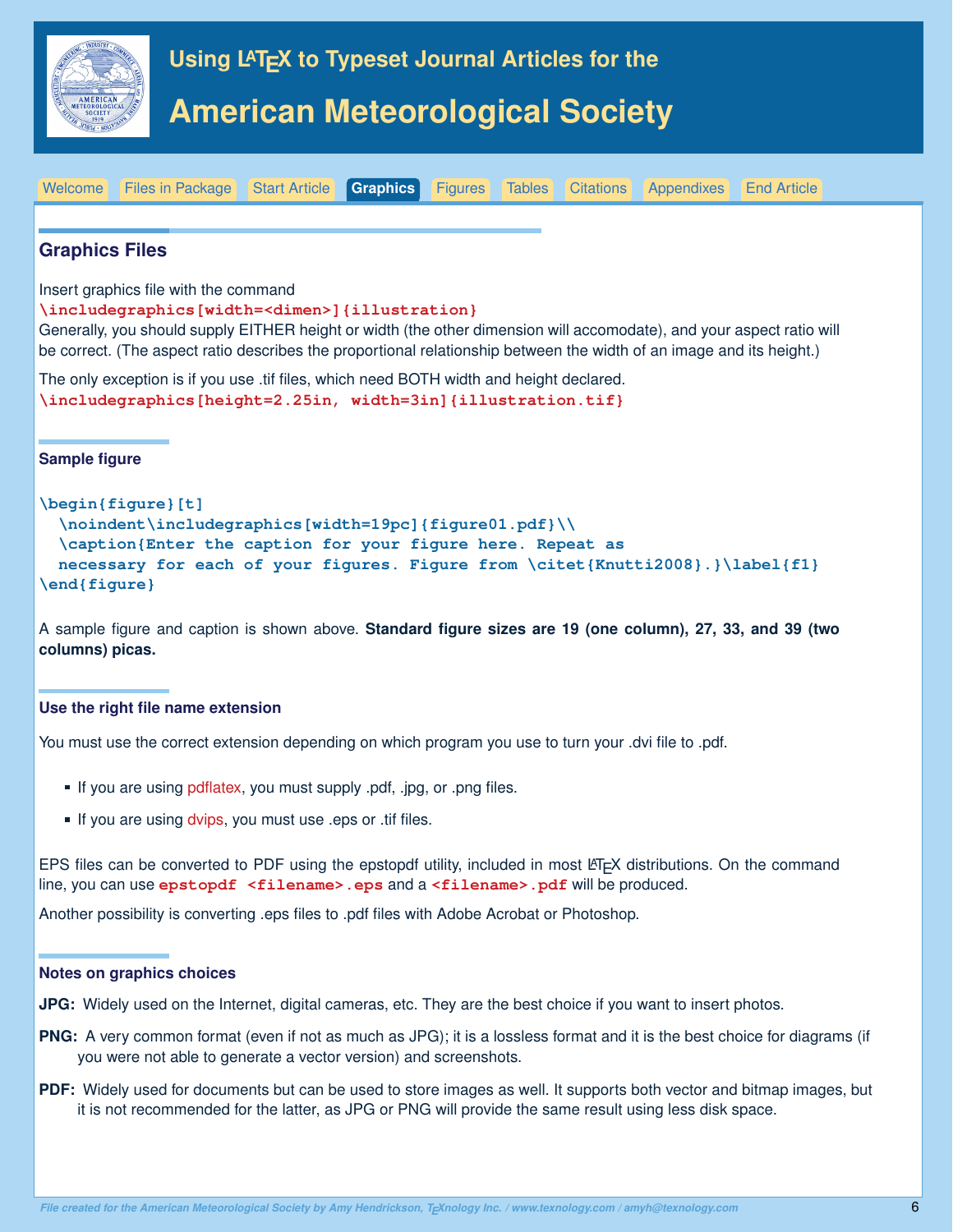<span id="page-6-0"></span>

# **Figure Placement**

Version 6.0 of the AMS template has removed endfloat, so figures should now be placed in the .tex file approximately where they should appear in the complied PDF. Please place figures before/after paragraphs, not within a paragraph.

[Welcome](#page-0-0) [Files in Package](#page-1-0) [Start Article](#page-3-0) [Graphics](#page-5-0) **[Figures](#page-6-0)** [Tables](#page-7-0) [Citations](#page-9-0) [Appendixes](#page-10-0) [End Article](#page-11-0)

# **Making Figures**

Figures with multiple panels should be submitted with all panels included in **one figure file**. Please **DO NOT** use the **subcaption** package or the **subfigure** commands.

Remember that a cross-referencing label should be used within or after the caption, but not before it, in order to get the right figure number.

For a two-column figure, use star form: **\begin{figure\*}...\end{figure\*}**.

For a one-column figure: **\begin{figure}...\end{figure}**

#### **Landscape Figures**

If your figure is very wide, you may want to rotate it in order to fit it on one page. The easiest way to do that is to use the **sidewaysfigure** commands. The **rotating** package necessary for **sidewaysfigure** is already included in the ametsocv6.1.cls file.

Replace the **\begin{figure}...\end{figure}** commands with **\begin{sidewaysfigure}...\end{sidewaysfigure}** to rotate tables.

# **Figure Captions and \includegraphics**

The figure caption should be placed below the illustration.

#### **\includegraphics**

Use the includegraphics command to bring in illustration: **\includegraphics[width=\columnwidth]{figsix}**

To make illustration as wide as both columns, use

**\includegraphics[width=\textwidth]{<illustration>}**

or to make as wide as one column, use

**\includegraphics[width=\columnwidth]{<illustration>}**

The terms **\textwidth** and **\columnwidth** are perhaps easier to remember than the standard figure sizes: 19pc (one column) and 39pc (two columns).

Two other standard sizes for your illustrations are 27pc and 33pc, for those illustrations that are between one and two columns wide.

If you use these intermediate sizes you might like to center the illustration and caption. Here is how to do that:

```
\begin{figure}
\centerline{\includegraphics[width=33pc]{illustration}}
\caption{Caption text}
\label{figone}
\end{figure}
```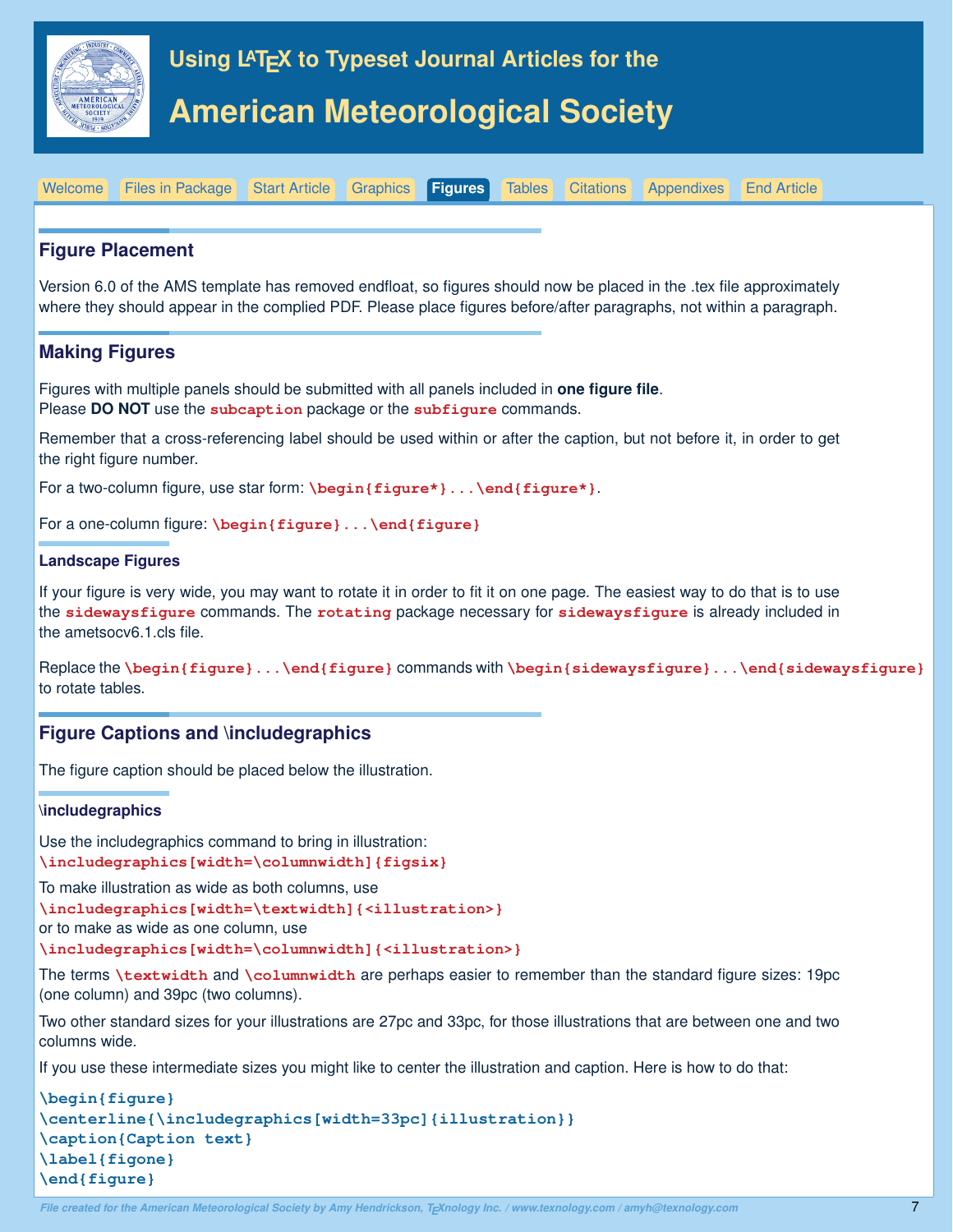<span id="page-7-0"></span>

# **Table Placement**

Version 6.0 of the AMS template has removed endfloat, so tables should now be placed in the .tex file approximately where they should appear in the complied PDF. Please place tables before/after paragraphs, not within a paragraph.

### **Making the table**

Remember that a cross-referencing label should be used within or after the caption, but not before it, in order to get the right table number.

For a two-column table, use star form: \begin{table\*}... \end{table\*}.

```
For a one-column table: \begin{table}...\end{table}
```
- **The table caption should be placed below the table.**
- Lines: Do not use vertical lines in tables. Use horizontal lines only at the top (**\topline**), underneath the column headers (**\midline**), and at the bottom of tables (**\botline**).
- For a line under selected columns, **\cline{<col>-<col>}**, as in standard LTEX.

The general form for tables must be:

```
\begin{table}[t]
\begin{center}
\begin{tabular}{ccccrrcrc}
\topline
$N$ & $X$ & $Y$ & $Z$\\
\midline
 0000 & 0000 & 0010 & 0000 \\
<body of table>
\botline
\end{tabular}
\end{center}
\caption{This is a sample table caption and table layout. Enter as many tables as
  necessary at the end of your manuscript. Table from Lorenz (1963).}\label{t1}
\end{table}
```
### **Table spanning width of page**

```
To make a table that spans the width of the page,
use \begin{table*}[t]...\end{table*}
and \begin{tabular*}{\textwidth}{@{\extracolsep\fill}lcccccccc}
...\end{tabular*}\end{table*}
```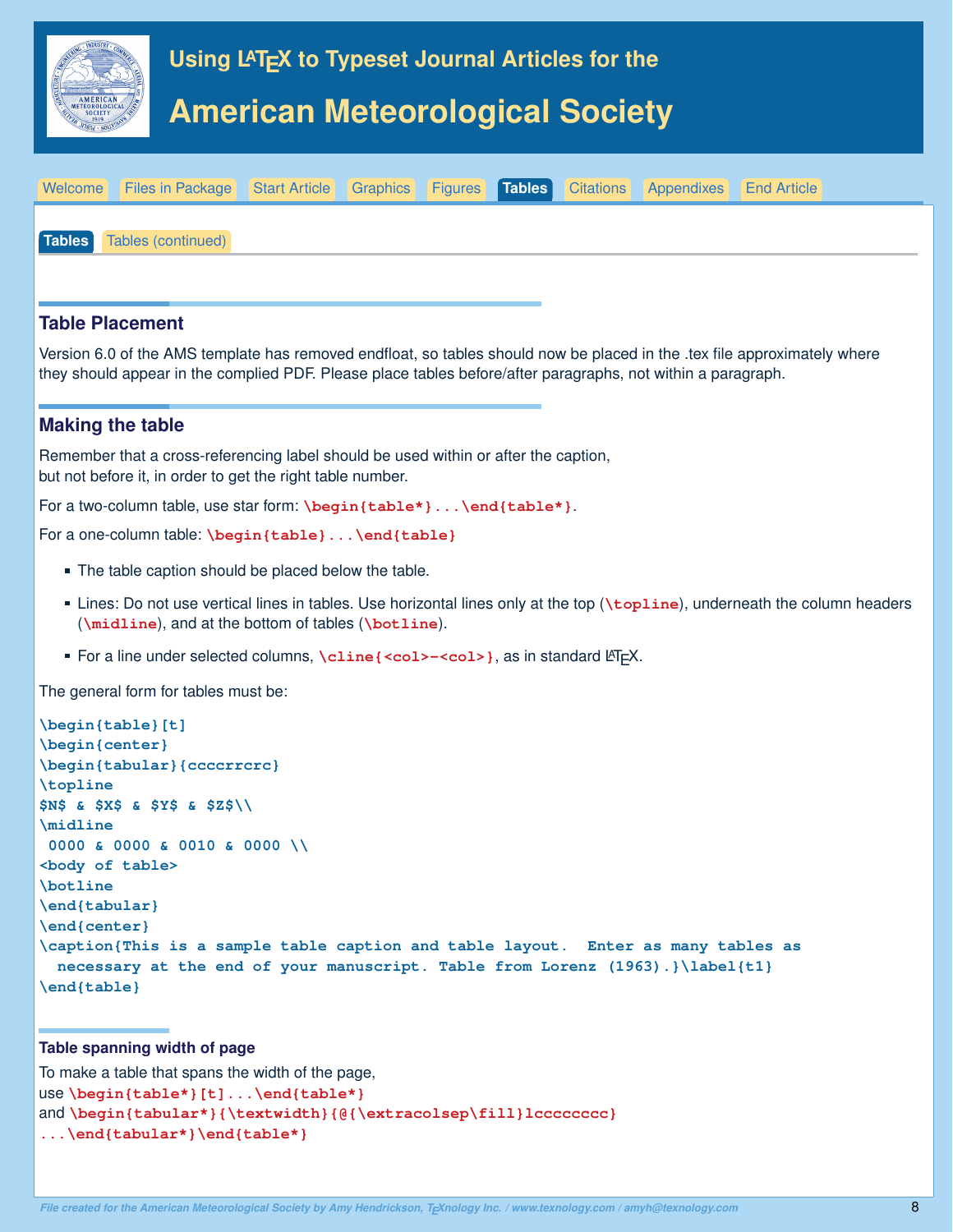<span id="page-8-0"></span>

| Welcome Files in Package Start Article Graphics Figures Tables Citations Appendixes End Article |  |  |  |  |
|-------------------------------------------------------------------------------------------------|--|--|--|--|
|                                                                                                 |  |  |  |  |
| Tables Tables (continued)                                                                       |  |  |  |  |
|                                                                                                 |  |  |  |  |

# **To make a wide table fit within the margins of a page**

Of course, all tables and figures, including rotated tables and figures, must fit within the margins of the page.

There is a space between table columns set with with the dimension **\tabcolsep** before and after the column divider **&**. You can change this dimension.

For instance, **advance\tabcolsep-4pt** will subtract 8 points between table columns, a useful trick to know. The default setting is **\tabcolsep=6pt**, for 12pt space between columns.

You may also shrink the size of your table using the **\small** or **\footnotesize** commands in order to make it fit within the page margins. Note that all LATEX papers accepted for publication by the AMS are converted to Word documents prior to copy and technical editing, so your table does not need to be perfect; it only needs to be clear and legible for the reviewers.

### **Landscape tables**

If your table is very wide, you may want to rotate it in order to fit it on one page. The easiest way to do that is to use the **sidewaystable** commands. The **rotating** package necessary for **sidewaystable** is already included in the ametsocv6.1.cls file.

```
Replace the \begin{table}...\end{table} commands with
\begin{sidewaystable}...\end{sidewaystable} to rotate tables.
```
### **Table footnotes**

To avoid any complications caused by floats, we recommend hardcoding table footnotes rather than using a footnote command. To do this, simply insert footnote-sized text below the table and insert the corresponding superscript letters as needed throughout the table. For example:

```
\begin{table}[h]
\begin{center}
\begin{tabular}{lccc}
\topline
$N$ & $X$ & $Y$ & $Z$\\
\midline
0000 & 0000 & 0010$ˆ{\rm a}$ & 0000 \\
0005 & 0004 & 0012 & 0000 \\
0010 & 0009 & 0020 & 0000 \\
\botline
\end{tabular}
\end{center}
\footnotesize{$ˆ{\rm a}$ First footnote text.}
\caption{Table caption here.}\label{t1}
\end{table}
```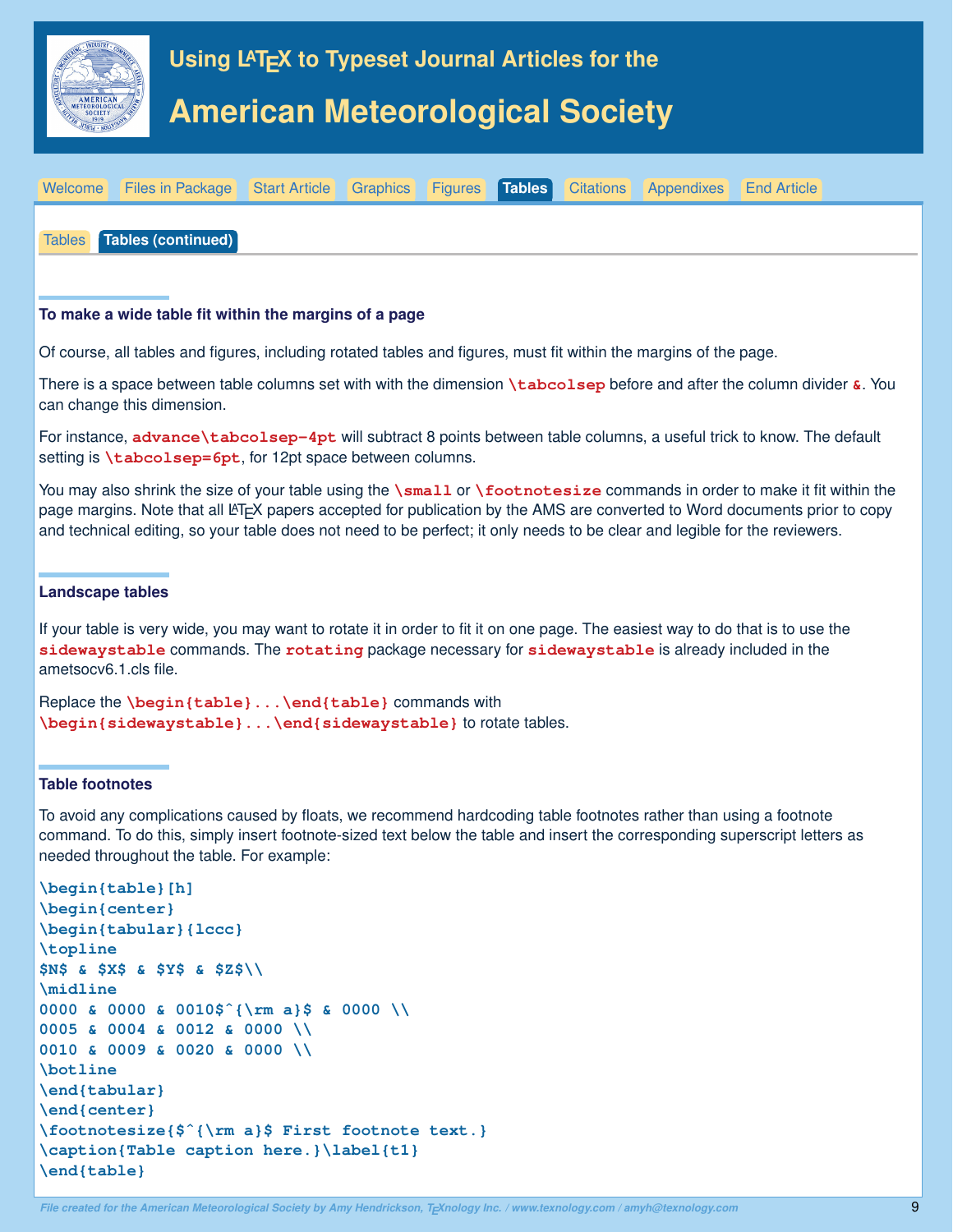<span id="page-9-0"></span>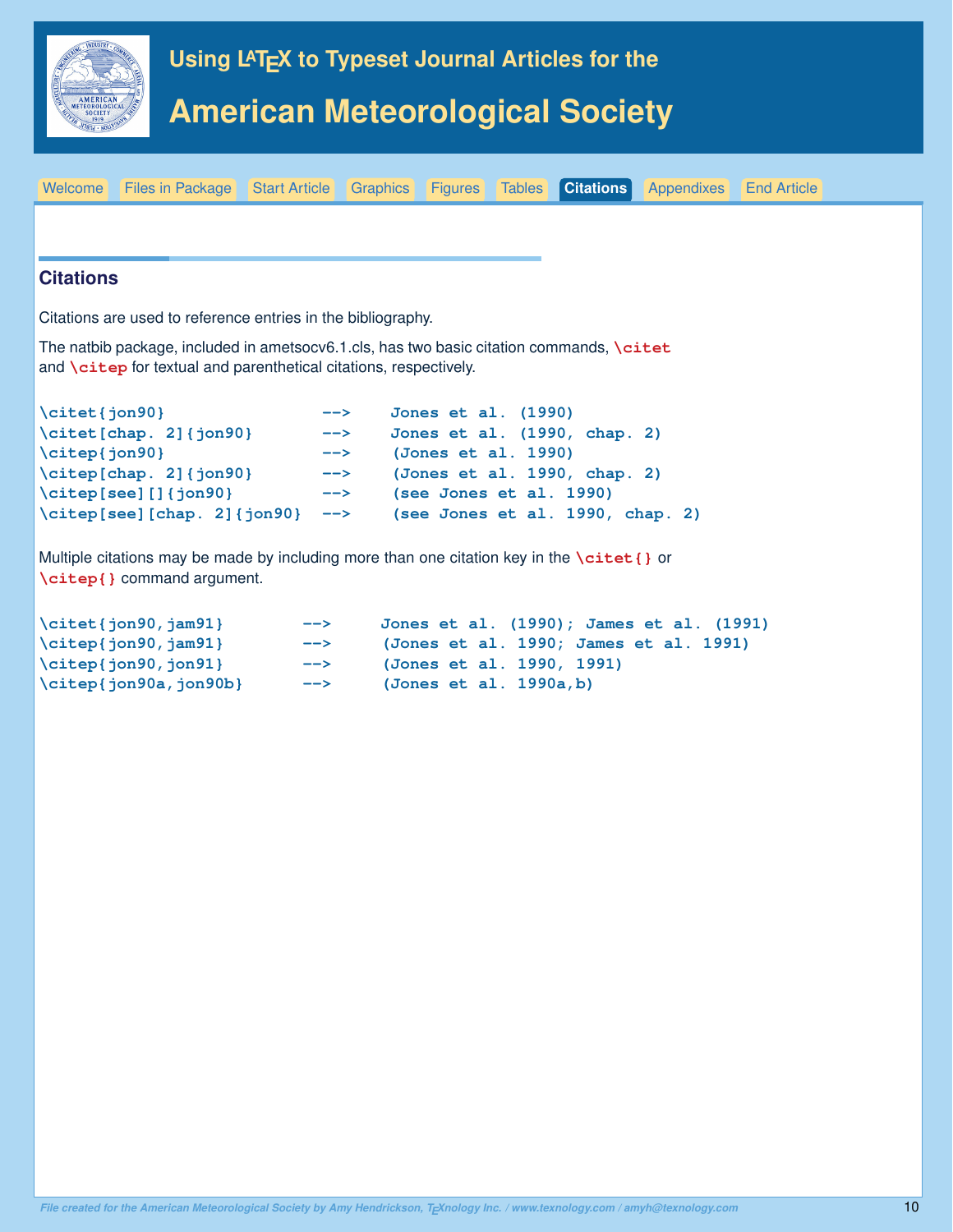<span id="page-10-0"></span>

Appendix section numbering (note, skip **\section** and begin with **\subsection**) **\subsection{First primary heading} \subsubsection{First secondary heading} \paragraph{First tertiary heading}**

All appendix figures/tables should be placed within their respective appendixes.

Appendix figures and tables should be referenced in text the same format as main text figures and tables. Figure, table, and equation numbers within an appendix will automatically have the letter of the appendix added before the figure/table/equation number.

**To reference an appendix or appendix subsection in text**, you will need to manually type in the appendix callout (e.g., "see appendix A for more information").

**To reference a numbered/lettered section within an appendix**, you will need to manually enter the appendix callout, then you can use the **\ref** command (e.g., "see appendix A, section **\ref{appAb}**", which will appear as "see appendix A, section b").

**To reference a single unnumbered section within an appendix**, you will need to manually enter the callout in text, using the subsection title since there is no section letter or number associated with it (e.g., see appendix A, section "Data and methods").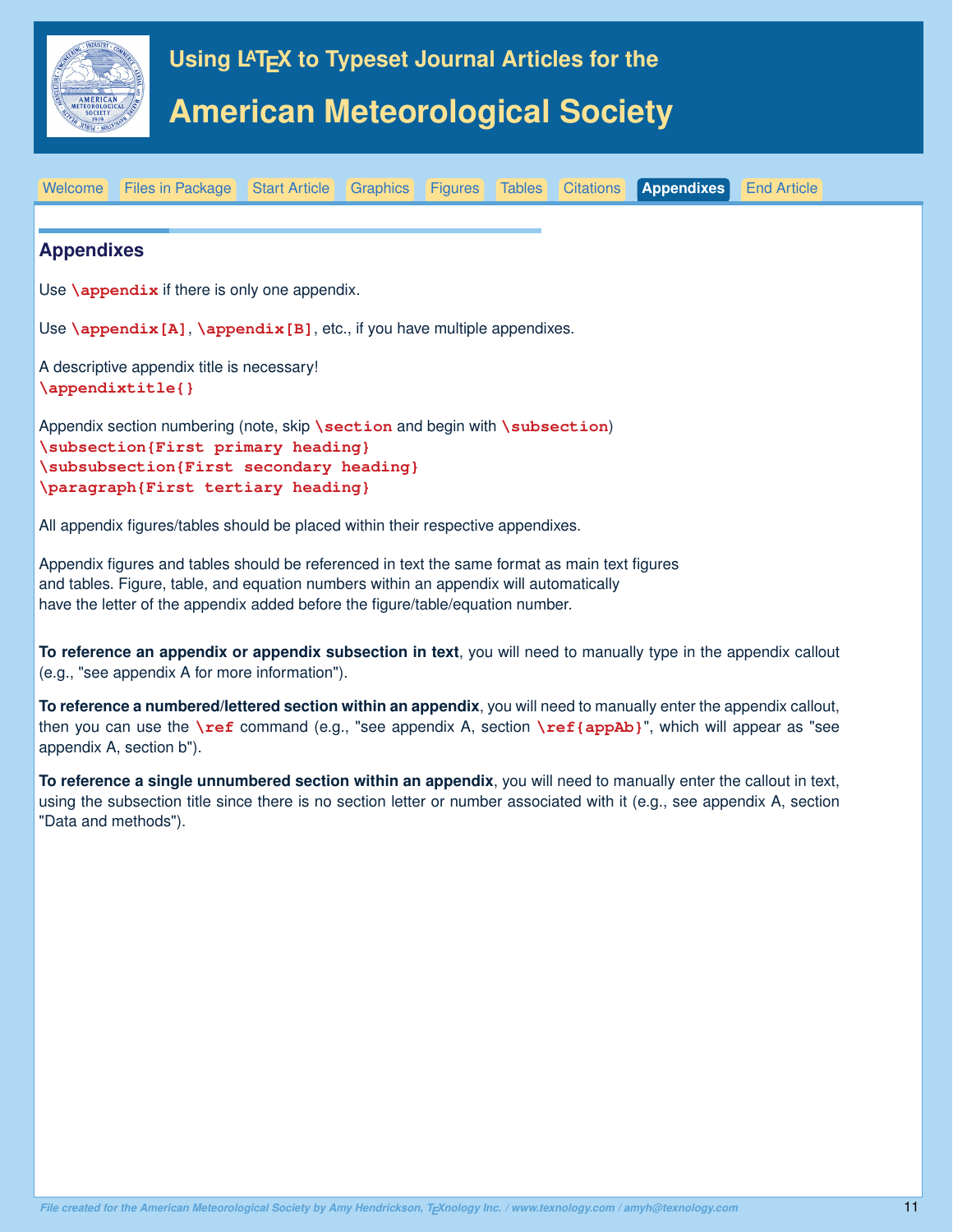<span id="page-11-0"></span>

# **Data availability statment**

The data availability statement is where authors should describe how the data underlying the findings within the article can be accessed and reused. Authors should attempt to provide unrestricted access to all data and materials underlying reported findings. If data access is restricted, authors must mention this in the statement. See <http://www.ametsoc.org/PubsDataPolicy> for more details.

The data availability statement will start with **\datastatement**.

Here is an example:

**\datastatement**

**OFES data are available through http://apdrc.soest.hawaii.edu/dods/public\_ofes/OfES, Argo data are available through ftp://ftp.ifremer.fr/ifremer/argo, and Argo derived climatology is available through http://sio-argo.ucsd.edu/RG\_Climatology.html**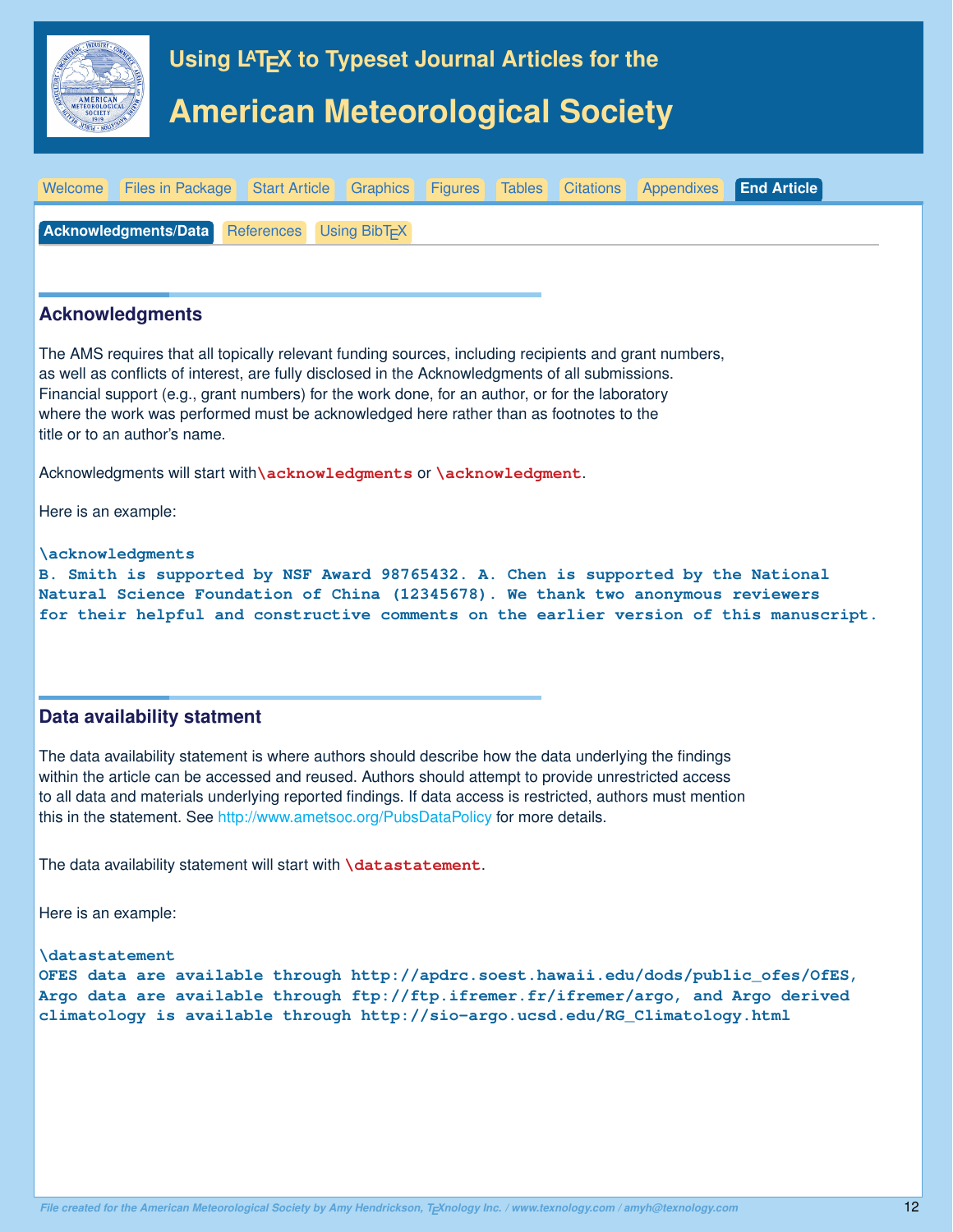<span id="page-12-0"></span>